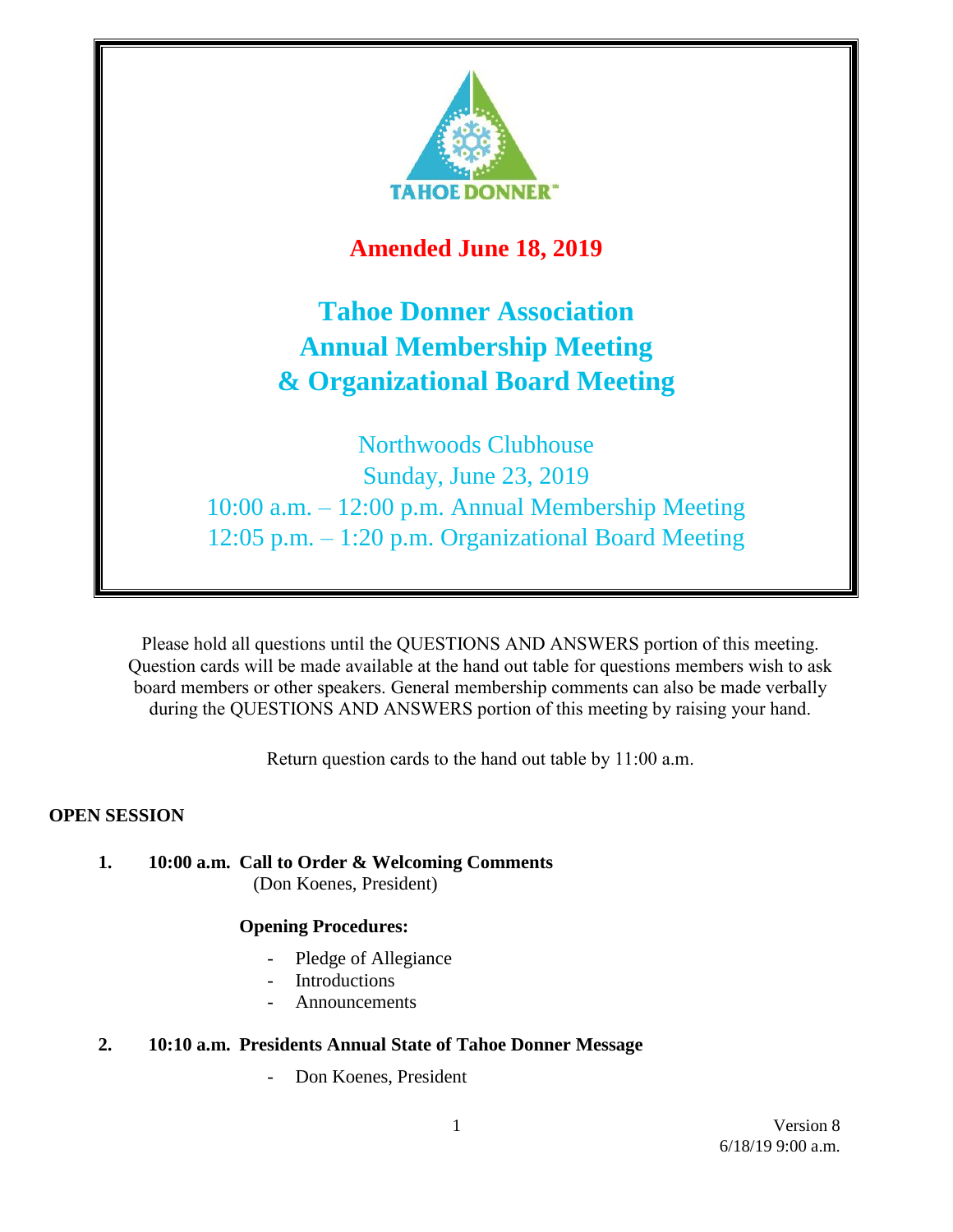#### **3. 10:20 a.m. Treasurer's Report**

- Jeff Connors, Treasurer

# **END OF QUESTION SUBMITTAL PERIOD at 11:00 a.m.**

#### **4. 10:30 a.m. Keynote Speakers**

- Chief Leftwich– Emergency Operation & Public Safety
- Aegis Insurance Broker and Personal Lines Homeowner insurance policies in high fire hazard zone

#### **5. 11:30 a.m. General Manager – Annual Update**

- Robb Etnyre, General Manager

## **Voting for the 2019 Board of Directors' Election closes at**

### **11:30 a.m.**

#### **6. 11:40 a.m. Member Comments, Question and Answer**

- Membership comments and submitted questions are welcome at this time.

#### **7. 12:00 p.m. Introduction of 2019-2020 Board of Directors**

- Brent P. Collinson, Inspector of Election
- **8. 12:05 p.m. Lunch**
	- Lunch for the membership
- **9. 12:05 p.m. 2019-2020 Board will reconvene in the Northwood Clubhouse, Mezzanine Conference Room.**
- **10. 12:10 p.m. Action: Election of Officers, Board of Directors**
- **11. 12:25 p.m. Discussion/Action: Board will discuss and set a planned annual regular board meeting schedule plus a possible special meeting schedule**